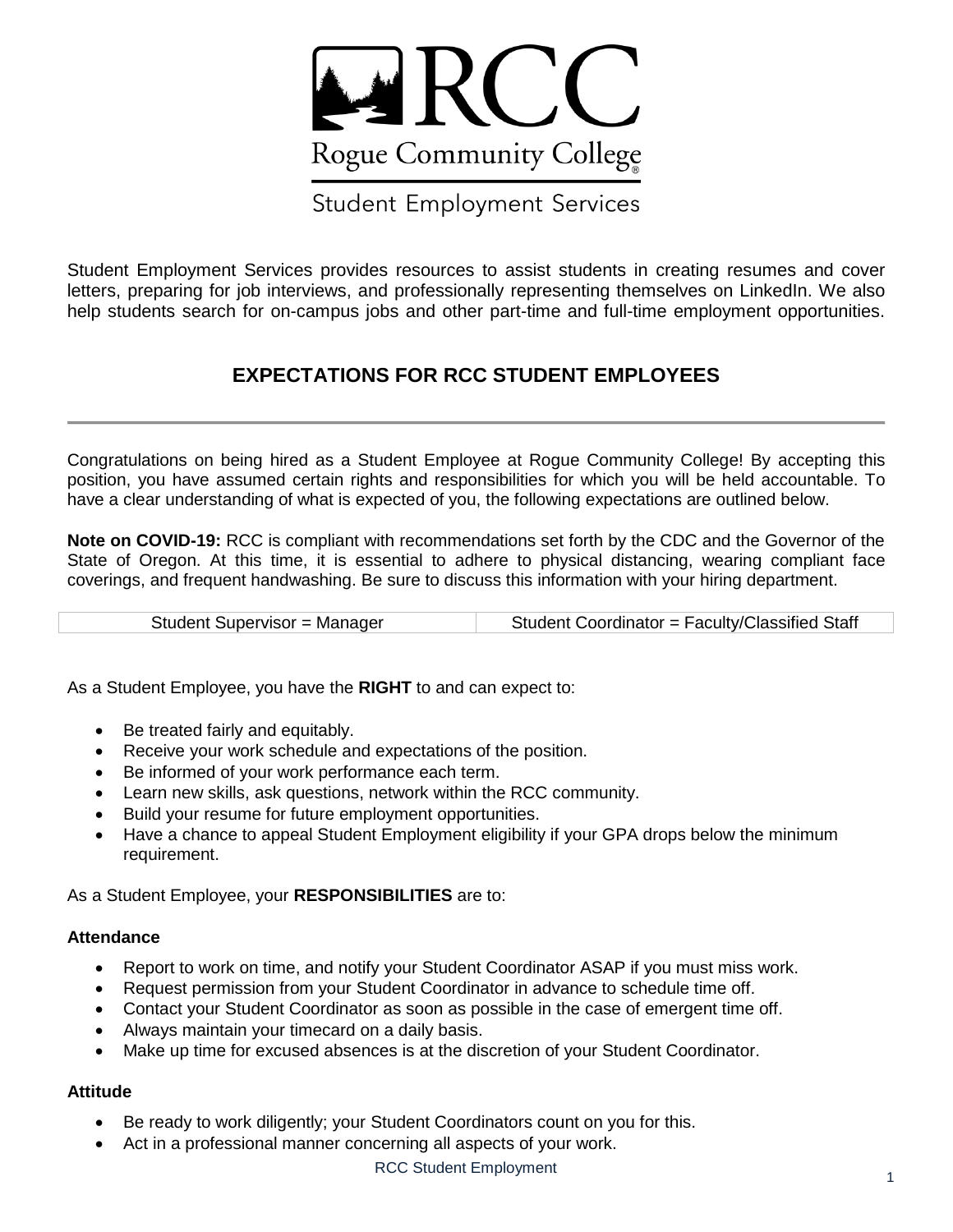- $\bullet$ Show respect to everyone, exhibiting honesty, integrity, accountability, and positivity.
- Respond positively to constructive feedback; your Coordinator wants you to succeed!
- Establish good working relationships with other student employees and your work team.
- Always follow RCC and departmental policies and procedures.
- Remember that your behavior on the job reflects on you, your department, and RCC.

#### **Appearance/Dress**

- Dress appropriately for your position; if you have questions, speak with your Coordinator.
- Represent your employing department and RCC favorably while at work.

#### **Competency**

- Always perform your assigned duties to the best of your ability.
- Ask for clarification if you have unclear instructions; this shows initiative!
- $\bullet$  if you need additional training to complete a task; they are there to help you. Let your Student Coordinator know before leaving for the day if you are unable to complete a task or

### **Conditions of Employment**

- You must be enrolled in at least 6 credits, maintaining a 2.0/3.0 cumulative GPA; continued employment is approved on a term-by-term basis.
- Enrollment exceptions:
	- $\circ$  For summer term Student Employment eligibility, you may be enrolled in less than 6 credits (i.e., 0-5 credits) **only if** you're enrolled in **at least 6 credits for the following fall term**.
	- $\circ$  You may work during breaks between terms if you are enrolled in the following term.
- $\bullet$  cumulative GPA drops below the minimum requirement. You must meet with your Coordinator/Supervisor to submit an appeal to Student Employment if your

### **Confidentiality**

- $\bullet$  release of confidential information is a violation of the Family Educational Rights and Privacy Act (FERPA); such information includes: student records (grades), financial information, disciplinary information, social security numbers, address and phone numbers, or other personal information. Never release or share confidential information about other students to anyone, as unauthorized
- $\bullet$ Never discuss your department issues with anyone outside your department.
- $\bullet$  your own personal information. Never remove files or other materials from the workplace; respect the records as if they contained
- Know that a breach of confidentiality or acts of dishonesty may be cause for immediate dismissal.

#### **Customer Service**

- **BE KIND**! Who knows what kind of day the person whom you are helping has had?
- Be courteous and smile to anyone internal/external to RCC who approaches; students, faculty, staff, customers, etc. should never feel like you are too busy to assist them.
- Listen actively to any new or current RCC students who need your help, asking follow-up questions to clearly identify what the student needs.
- Know that your Student Coordinator is available if you need help in a difficult situation.

# **Equipment/Supplies**

- Log into your student employee e-mail; ask if you need assistance!
- Never share log-in information with anyone.
- Use RCC equipment and supplies only for official college business.
- Use department equipment only after receiving instructions, always keeping **SAFETY** in mind.
- $\bullet$ Never misuse equipment, supplies, or your access to the RCC Network or employee e-mail.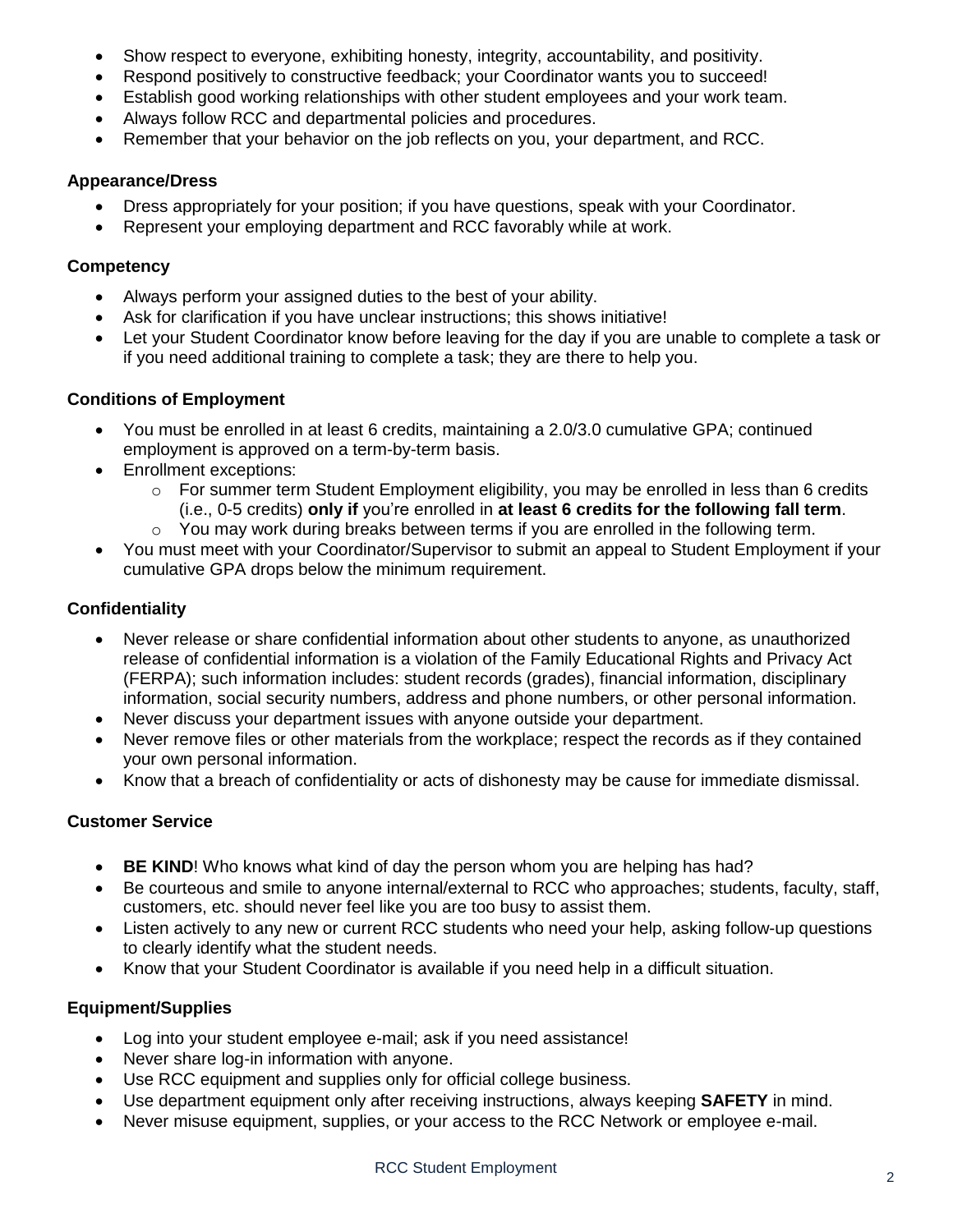# **Smoking**

Smoking is only allowed in designated areas on all campuses.

### **Work Ethic**

- Report for work **on time** for the days/schedule that you agreed to work.
- Strive to be productive, not idle, while working your shifts.
- Always be willing to strengthen your work ethic to contribute more to your team.

Additionally, be aware of Student Employment policies in the following areas:

#### **Breaks**

- Depending on your schedule, you may or may not qualify for these breaks:
	- o **Rest Periods:** For every scheduled 4 hours of work (or major portion of 2.1-4 hours), you must take a 15-minute break; this is a paid break and does not need to be recorded on your timecard.
	- o **Meal Periods (Lunch):** For every scheduled 6 hours or more worked, an unpaid meal period of at least 30 minutes **is required**; this break does need to be recorded on your timecard.
- Check with your Student Coordinator about the frequency and length of breaks that you may take.

#### **Food**

Generally, food is not permitted near computers or in many work settings.

#### **Personal Business**

- Extended personal phone calls and visits to the workplace are considered inappropriate.
- Conducting personal business (e.g., paying bills) during work hours is considered inappropriate.

#### **Public Relations**

 $\bullet$  politely to other RCC students, employees, and visitors. Student Employees represent RCC, especially at at work, so listen carefully and respond clearly and

Finally, be aware of these procedures and considerations:

#### **Drug-free Workplace**

 The Drug-free Workplace Act requires employers who contract with, or receive grants from, federal agencies to certify that they will meet certain requirements by providing a drug-free workplace. No employee shall unlawfully manufacture, distribute, process, or use a controlled substance in the workplace. Violations will result in disciplinary action that may include, but is not limited to, suspension or dismissal.

#### **Concerns about Your Position**

 If you are feeling uneasy about your Student Employment position, set up an informal check-in with your Coordinator to seek feedback and discuss your work performance; this may be just what you need to regain your confidence and motivation. Remember, Student Employment Services is always available to take any questions that you may have.

#### **Resigning Your Position**

 If you resign from your position due to graduating from RCC, taking a term off, or personal reasons, please provide your employing department adequate notice (i.e., at least 2 weeks) to plan for your departure and to receive you your final paycheck in the appropriate timeline. Providing such notice is the professional thing to do. Please follow these steps: